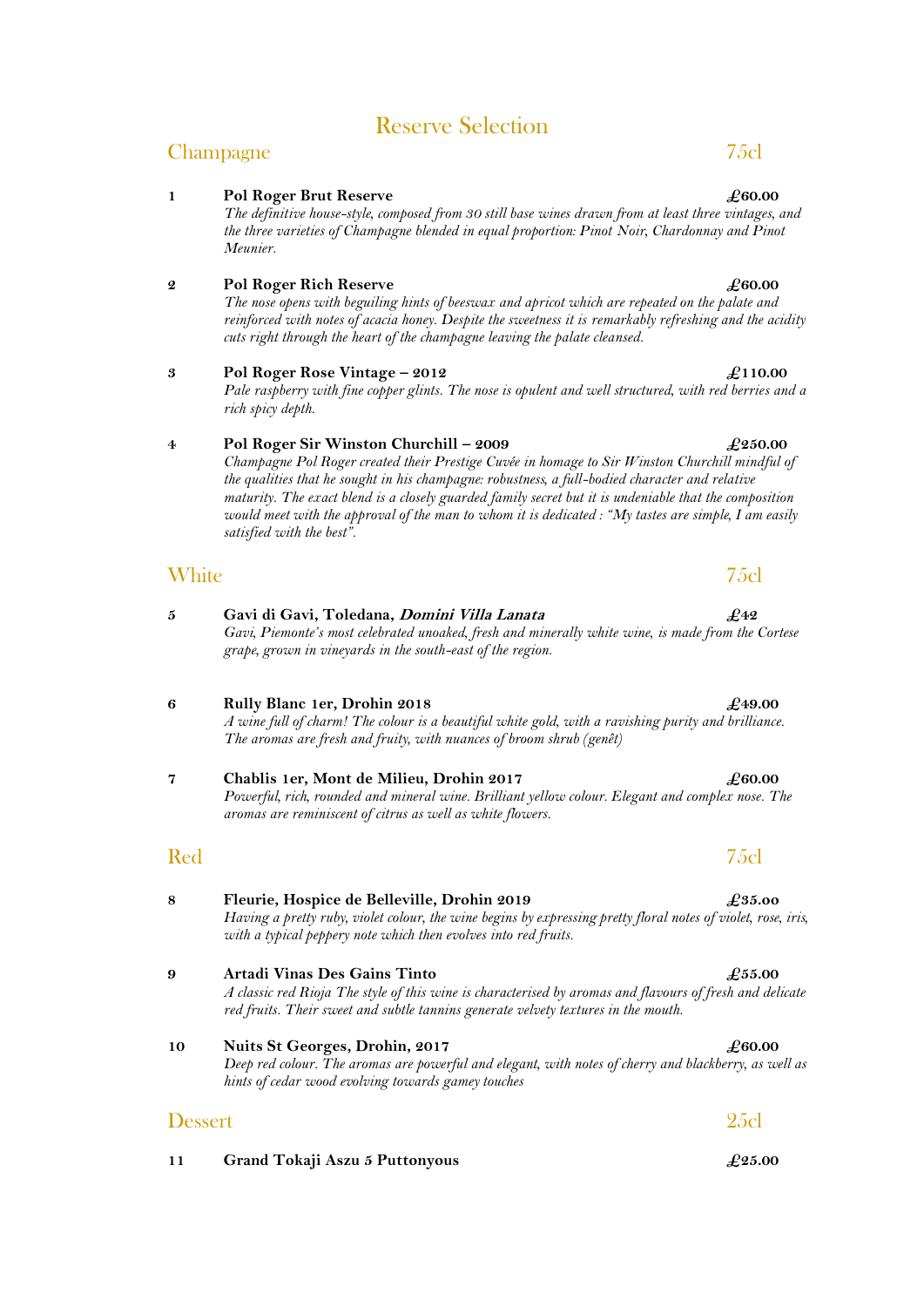*A wine with very complex, exquisite aromas it is composed of botrytis from the shrivelled aszú berries and features peach, orange peel, brittle, figs, exotic flowers with a touch of dill at the end.*

### White Wines 25cl

- **12 Tekena Sauvignon Blanc, Central Valley £22**  *A refreshing Sauvignon Blanc with citrus and tropical fruit flavours and a crisp finish.*
- **14 Between Thorns Chardonnay, South Eastern Australia £22** *A crisp, fruity chardonnay with tropical aromas, followed by flavours of juicy nectarines and peaches and a hint of vanilla.*
- **15 San Floriano Pinot Grigio Delle Venezie £22** *Light, delicate fruit flavours and a refreshing unoaked finish*.

### **17 Picpoul de Pinet, Réserve Mirou, Loire Valley, France £34** *Surprisingly bright and fresh for a wine produced in such a warm clime, like a fuller bodied Muscadet with plenty of citrussy fruit*

- **18 Kleine Zalze,Chenin Blanc, Stellenbosch, South Africa £32** *Hand-harvested premium quality grapes from some of the oldest vines on the estate are used to produce this elegant, full-bodied wine.*
- **19 Vionta, Albariño, Rías Baixas, Spain £37** *Straw-yellow colour and lemon highlights, aromas of green apple and banana.*
- **20 Louis Moreau Chablis, Burgundy, France £48** *Crisp green fruit tones but also lovely peach and pear notes. Zingy palate with a nose of clean clay and lemon, limestone, nectarine and kiwi.*

## Rose 75cl

- **21 Solstice Pinot Grigio Rosato, Pavia £22** *Refreshingly dry with notes of strawberry fruit.*
- **22 Wicked Lady White Zinfandel, California £22** *Medium-sweet rosé made using Zinfandel grapes from warm Californian vineyards. Shows red-fruits on the rich, juicy palate.*
- **24 William Chase, Cotes de Provence Rosé, Italy £42** *An attractive pale ros*é *which is clean, fresh and juicy with plenty of raspberry fruit, From William Chase's new property in Luberon.*